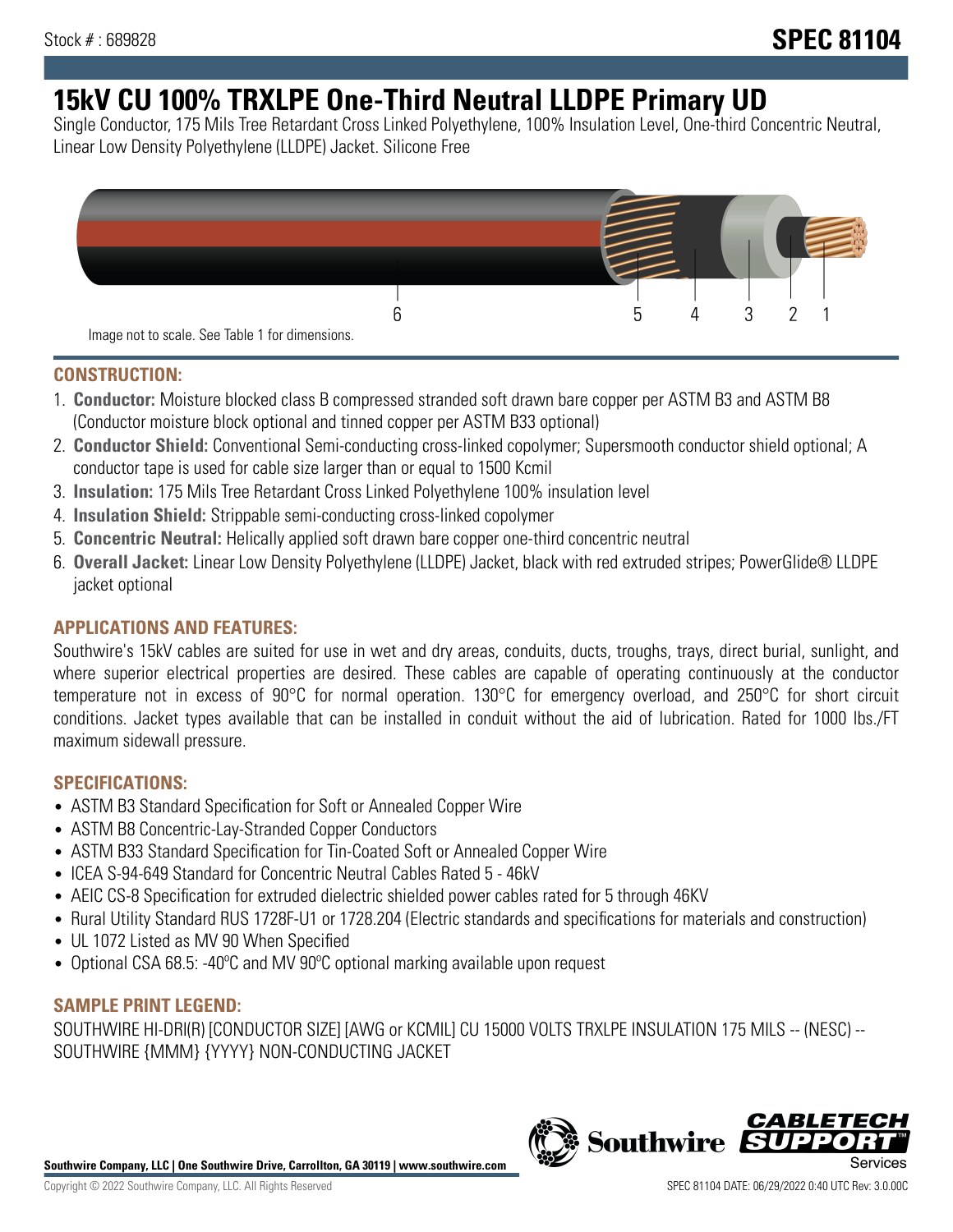## Stock # : 689828 **SPEC 81104**

#### **Table 1 – Weights and Measurements**

| Stock<br>Number | Cond.<br><b>Size</b>        | <b>Diameter</b><br>Over<br>Conductor | <b>Diameter</b><br>Over<br>Insulation | Insul.<br><b>Thickness</b> | <b>Diameter</b><br>Over<br>Insulation<br><b>Shield</b> | Concentric<br><b>Neutral</b> | Neutral DC<br>Resistance<br>$25^{\circ}$ C | Jacket<br><b>Thickness</b> | Approx.<br>0D | Approx.<br>Weight | Min<br><b>Bending</b><br>Radius | Max Pull<br>Tension*' |
|-----------------|-----------------------------|--------------------------------------|---------------------------------------|----------------------------|--------------------------------------------------------|------------------------------|--------------------------------------------|----------------------------|---------------|-------------------|---------------------------------|-----------------------|
|                 | AWG/<br>Kcmil               | inch                                 | inch                                  | mil                        | inch                                                   | No. x AWG                    | $\Omega$ /1000ft                           | mil                        | inch          | Ib<br>/1000ft     | inch                            | $\mathsf{lb}$         |
| 689828#         | $\Omega$<br>$\vert 7 \vert$ | 0.283                                | 0.670                                 | 175                        | 0.750                                                  | 6x14                         | 0.438                                      | 50                         | 0.978         | 568               | 7.8                             | 531                   |

All dimensions are nominal and subject to normal manufacturing tolerances

◊ Cable marked with this symbol is a standard stock item

\* Pulling tension based on pulling eye directly connected to conductor

^ HiDri Plus - Water Blocking Powder. Black Jacket

# All black jacket

§ HiDri Plus - Water Blocking Powder. Black Jacket. CSA Listed

### **Table 2 – Electrical and Engineering Data**

| Cond.<br>Size | 'DC<br>Resistance<br>@25°C | <b>AC</b><br>Resistance<br>$@90^{\circ}C$ | Capacitive<br>Reactance @<br>60Hz | Inductive<br>Reactance<br>@ 60Hz | Charging<br>Current | <b>Dielectric</b><br>Loss | Zero<br>Sequence<br>Impedance*   | Positive<br>Sequence<br>Impedance* | Short<br>Circuit<br>Current @<br>30 Cycle | Allowable<br>Ampacity in<br>Duct 90°C1 | Allowable<br>Ampacity<br>Directly<br>Buried 90°C‡ |
|---------------|----------------------------|-------------------------------------------|-----------------------------------|----------------------------------|---------------------|---------------------------|----------------------------------|------------------------------------|-------------------------------------------|----------------------------------------|---------------------------------------------------|
| AWG/<br>Kcmil | $\Omega/1000$ ft           | $\Omega/1000$ ft                          | $M\Omega^*1000$ ft                | $\Omega/1000$ ft                 |                     | A/1000ft W/1000ft         | $\Omega/1000$ ft                 | $\Omega/1000$ ft                   | Amp                                       | Amp                                    | Amp                                               |
| (7)           | 0.162                      | 0.203                                     | 0.050                             | 0.047                            | 0.172               | 0.447                     | $ 0.522 + i0.229 0.204 + i0.047$ |                                    | 2196.1                                    | 160                                    | 195                                               |

\* Calculations are based on three cables triplexed / concentric shield / Conductor temperature of 90°C / Shield temperature of 45°C / Earth resistivity of 100 ohmsmeter

† Ampacities are based on Figure 7 of ICEA P-117-734 (Single circuit trefoil, 100% load factor, 90°C conductor temperature, earth RHO 90, 36" burial depth) ‡ Ampacities are based on Figure 1 of ICEA P-117-734 (Single circuit trefoil, 100% load factor, 90°C conductor temperature, earth RHO 90, 36" burial depth)

### **Table 3 – Weights and Measurements (Metric)**

| Stock<br>Number | Cond.<br><b>Size</b> | <b>Diameter</b><br>Over<br>Conductor | Diameter<br>Over<br>Insulation | <b>Insul</b><br><b>Thickness</b> | <b>Diameter</b><br>Over<br>Insulation<br><b>Shield</b> | Concentric<br><b>Neutral</b> | Neutral DC<br>Resistance<br>$25^{\circ}$ C | Jacket<br><b>Thickness</b> | Approx.<br>0D | Approx.<br>Weight | Min<br>Bending<br>Radius | Max Pull<br>Tension* |
|-----------------|----------------------|--------------------------------------|--------------------------------|----------------------------------|--------------------------------------------------------|------------------------------|--------------------------------------------|----------------------------|---------------|-------------------|--------------------------|----------------------|
|                 | AWG/<br>Kcmil        | mm                                   | mm                             | mm                               | mm                                                     | No. x AWG                    | $\Omega$ /km                               | mm                         | mm            | ka/km             | mm                       | newton               |
| 689828#         | $\Omega$<br>(7)      | 7.19                                 | 17.02                          | 4.44                             | 19.05                                                  | 6x14                         | l.44                                       | 1.27                       | 24.84         | 845               | 198.12                   | 2363                 |

All dimensions are nominal and subject to normal manufacturing tolerances

◊ Cable marked with this symbol is a standard stock item

\* Pulling tension based on pulling eye directly connected to conductor

^ HiDri Plus - Water Blocking Powder. Black Jacket

# All black jacket

§ HiDri Plus - Water Blocking Powder. Black Jacket. CSA Listed

### **Table 4 – Electrical and Engineering Data (Metric)**

| Cond<br>Size  | DC<br>Resistance<br>@25°C | AC.<br>Resistance<br>$@90^{\circ}C$ | Capacitive<br>Reactance<br>@ 60Hz | Inductive<br>Reactance<br>@ 60Hz | Charging<br>Current | <b>Dielectric</b><br>Loss. | Zero<br>Sequence<br>Impedance* | Positive<br>Sequence<br>Impedance* | Short<br>Circuit<br>Current $@'$<br>30 Cycle | Allowable<br>Ampacity in<br>Duct 90°C1 | Allowable<br>Ampacity<br><b>Directly</b><br>Buried 90°C‡ |
|---------------|---------------------------|-------------------------------------|-----------------------------------|----------------------------------|---------------------|----------------------------|--------------------------------|------------------------------------|----------------------------------------------|----------------------------------------|----------------------------------------------------------|
| AWG/<br>Kcmil | $\Omega$ /km              | $\Omega$ /km                        | $M\Omega^*$ km                    | $\Omega$ /km                     | A/km                | W/km                       | $\Omega/1000$ ft               | $\Omega/1000$ ft                   | Amp                                          | Amp                                    | Amp                                                      |
|               | 0.5315                    | 0.67                                | 0.0152                            | 0.1542                           | 0.564               | .4665                      | $0.522 + j0.229$               | $0.204 + j0.047$                   | 2196.1                                       | 160                                    | 195                                                      |



CABLE

UPPO

IS

**Southwire**